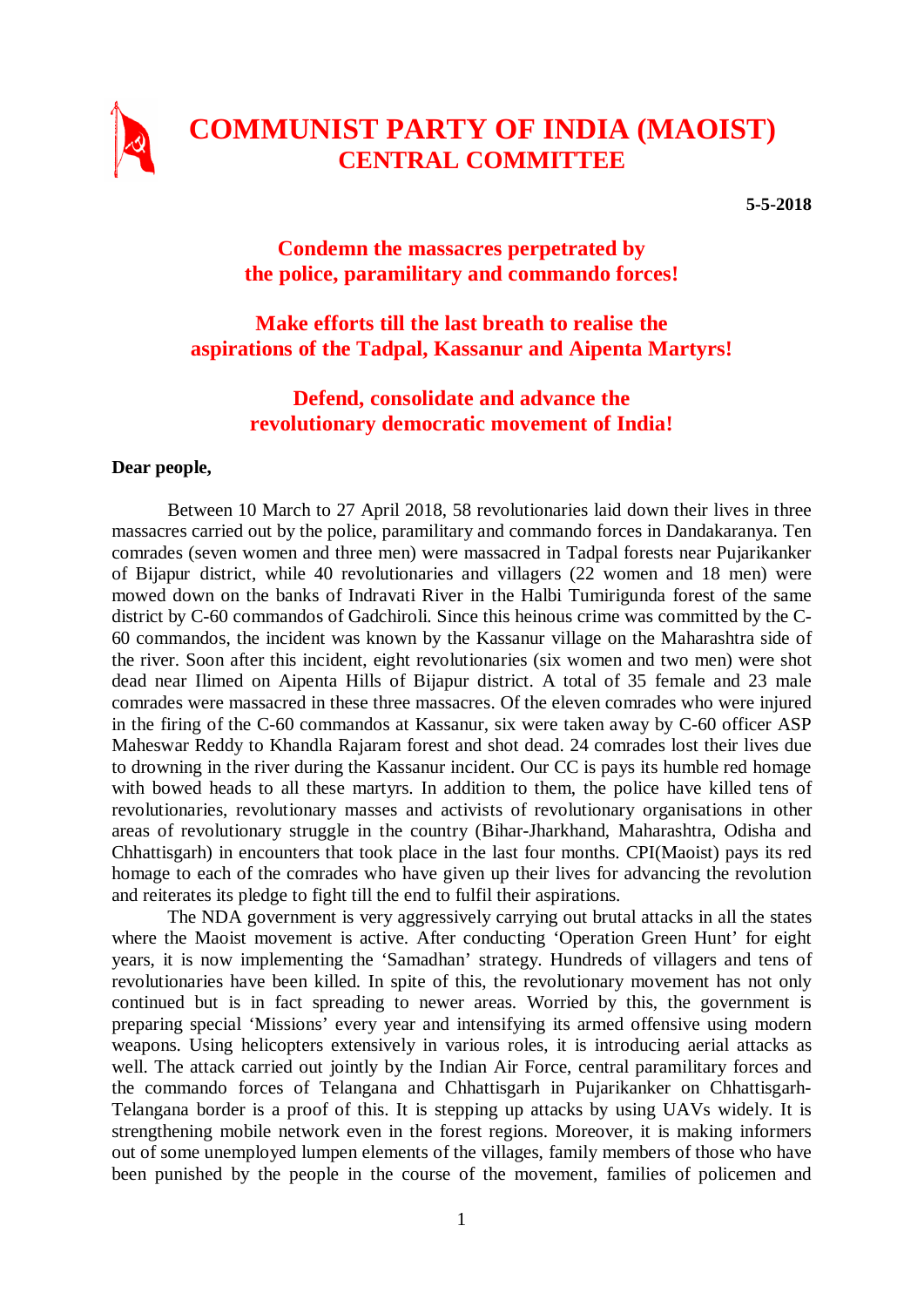reactionary tribal elders by enticing them with the promise of money, jobs and protection. The government forces are carrying out attacks and massacres by mainly basing themselves on the intelligence provided by such informers. The central government held a meeting with the participation of the army and top police, civil and judicial officers of the Maoist struggle areas in May 2017 in Delhi and chalked out the strategy of 'Samadhan' with the aim of wiping out the revolutionary movement. It set the deadline of making India Maoist-free by 2022. But the state governments, particularly the BJP government of Chhattisgarh is in a hurry to uproot the Maoists by 2019 itself. Maharashtra's BJP government too is participating in this race. The central government is not only giving the necessary funds to various states for this but is also providing additional paramilitary forces demanded by them. Unable to provide employment opportunities in any other field, the state governments are recruiting unemployed youths into government armed forces, giving them commando training and are increasing the size of these forces.

As a result, the areas of the Maoist movement are being crushed under the iron heels of the police. People's lives are in disarray and the oppression of the khaki goons is becoming more and more intolerable. Commando attacks on the villages are taking place on a daily basis. Forests are reverberating with the sound of the guns of the special forces in the name combing operations. The Adivasis who venture into the forests in search of the means of livelihood are being killed by them. Women are being subjected to atrocities. It has become a common thing to destroy even the meagre property of the villagers. On 5 February, an Oraon youth Ramkumar who went to play in the forest of Koyanvarse village of Gadchiroli that falls under the mining area was brutally killed by the C-60 commands. Adivasi peasant Sonsai (35) was burnt alive when he fell into the trap set up by the C-60 commandos as he went to hunt in the forest of Chinavedampalli village of the same district. Such incidents have become common occurrence in the lives of the Adivasis in the last one decade. Our Party appeals to the people to condemn and resist these attacks and defend the revolutionary movement by standing firmly on its side.

There is an integral link between the growing attacks, massacres and severe punishment of comrades incarcerated in the jails in the movement areas on the one hand and the economic crisis that is deepening throughout the world on the other. The exploitative ruling classes are in a hurry to loot the natural resources of the country on a large scale to come out of the economic crisis besetting the country and the world. Functionaries of central and all the state governments are competing with one another to frequent foreign countries within a short span of time to auction the country's resources. They are concluding tens of agreements with various capitalist, imperialist governments and multinational companies. They are busy in providing all the basic amenities to these foreign and domestic hawks in order to reap quick results as per the promises made to them. They are intensifying the attacks on the masses by using police and paramilitary forces to complete infrastructural projects. After Devendra Fadnavis became the Maharashtra Chief Minister, a security cordon has been laid around the forests and villages of Surjagarh Hills in Gadchiroli by deploying six camps of special paramilitary forces for the only purpose of facilitating mining activities. Iron-ore is being transported for the Lloyds Company in 400 vehicles once every week under heavy police protection. Almost all the mineral-rich areas of Bastar Range has been sold by the Raman Singh government in the last fifteen years to dozens of corporate houses including the Tatas, Jindal, Essar, etc. It has become a life-and-death problem for the people. They are putting up resistance against it by getting ready for tremendous sacrifice. It has become unavoidable for them to stop the government policies and police guns.

The exploitative ruling classes are wiping out the very signs of PESA and Gram Sabhas in the Adivasi areas. On the other hand, they are spreading illusions among the masses by repeating the sugar-coated mantra of "development". Modi, Raman Singh,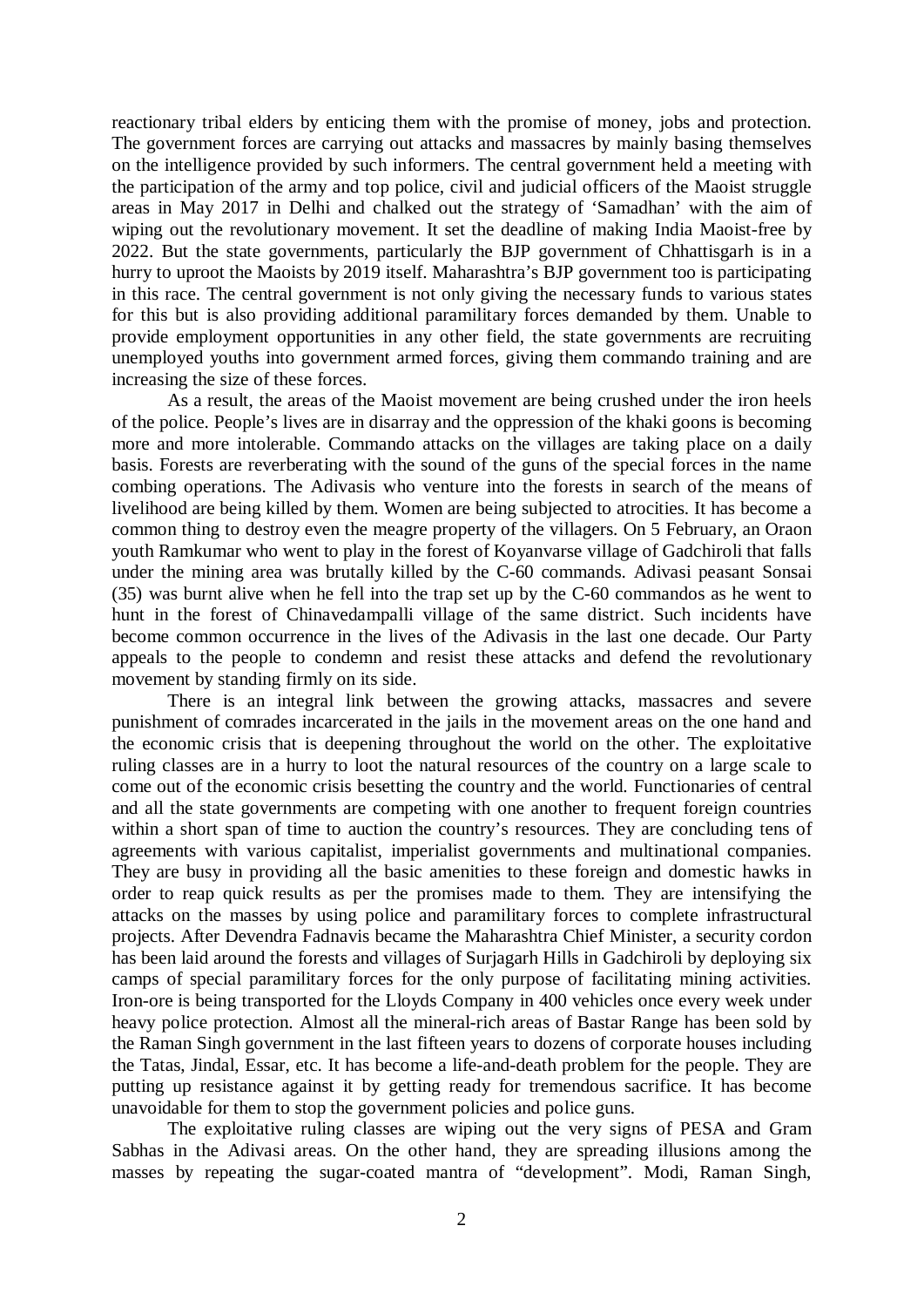Devendra Fadnavis, Raghubar Das, Chandrababu Naidu, Pinarayi Vijayan, Naveen Patnaik and Chandrashekhar Rao are in the forefront of this. The rulers are least concerned about the burning problems of the country such as skyrocketing prices of the goods of daily need, growing unemployment, farmer's suicide, starvation deaths, atrocities and corruption scandals, etc. They are not bothered about the welfare of the people but only about the development of the ruling classes and the wealthy families. The ruling classes are undermining all the laws that they themselves had promulgated and are violating the civil and democratic rights. They are harassing, arresting and putting behind bars for long periods the democrats, intellectuals, human rights activists and well-wishers of the Adivasis under fabricated charges who take the side of the struggling masses by branding them as 'whitecollar'/'urban' Maoists. The sentencing of Comrades G N Saibaba, Prashant Rahi, Hem Mishra, Pandu Narote, Mahesh Tirkey and Vijay Tirkey are an example of this. Recently, a few pro-establishment intellectuals of Maharashtra have labelled well-known advocate of Nagpur Surendra Gadling, a woman activist of Kabir Kala Manch Harshali and Dalit leader Sudhir Dhawale as the 'conspirators' behind Bheema-Koregaon. The police subsequently raided their residences and seized electronic devices from them. In this way, the police are gearing up to imprison them at any moment. Our Party strongly condemns these acts of state terror.

While the people are fighting these life-and-death problems on the one hand, the attacks of the Hindutva forces are intensifying in the country on the other. Hundreds of attacks have been perpetrated by these forces in the last four years, in which several Muslims, Dalits and Adivasis have lost their lives and many more have lost their property. People of all sections of the society are coming under Hindutva attack. In spite of this, the rulers have refused to resolve the problems of the people as they are only interested in the people's votes.

#### **Dear people!**

The spark of Naxalbari has become a prairie fire and has spread throughout the country. The exploitative ruling classes are unable to tolerate this. Particularly for the saffron terrorists in power, the country's Maoist movement has become unbearable. It is implementing its strategy against the movement in a very aggressive way exceeding the previous governments. In spite of this, the growth of political awareness, people's movements and democratic movements along with the revolutionary movement in the country have not allowed these oppressors to play their game of plunder as per their wishes. The people are fighting much more militantly than before. The People's Liberation Guerrilla Army (PLGA) is standing with the people and is fighting with renewed determination and dedication. Our Party is mobilising the masses and carrying out struggles by exposing the anti-people policies of the exploitative ruling classes from time to time. The masses in the areas of the revolutionary movement in particular are fighting with the spirit of self-sacrifice and courage to build a new democratic system in the country by forming people's governments in place of the exploitative government. Salwa Judum and Harmad Bahini were defeated. Thereafter the UPA government launched the war on people in 2009 with the strategy of Operation Green Hunt. But this too had to bite the dust and retreat after the Burkapal attack of 24 April 2017. The Union Home Minister had to acknowledge this defeat immediately even if in a muffled voice. The ruling classes have brought forward the 'Samadhan' strategy by talking big about a change of strategy. The people are acquiring many experiences in the course of defeating many enemy strategies through the people's war in the last fifty years as a part of the Indian revolutionary movement. Our Party appeals to the people that they fight back the new 'Samadhan' strategy by using this experience. We will not be able to safeguard the achievements of the last five decades of people's war if we fail to